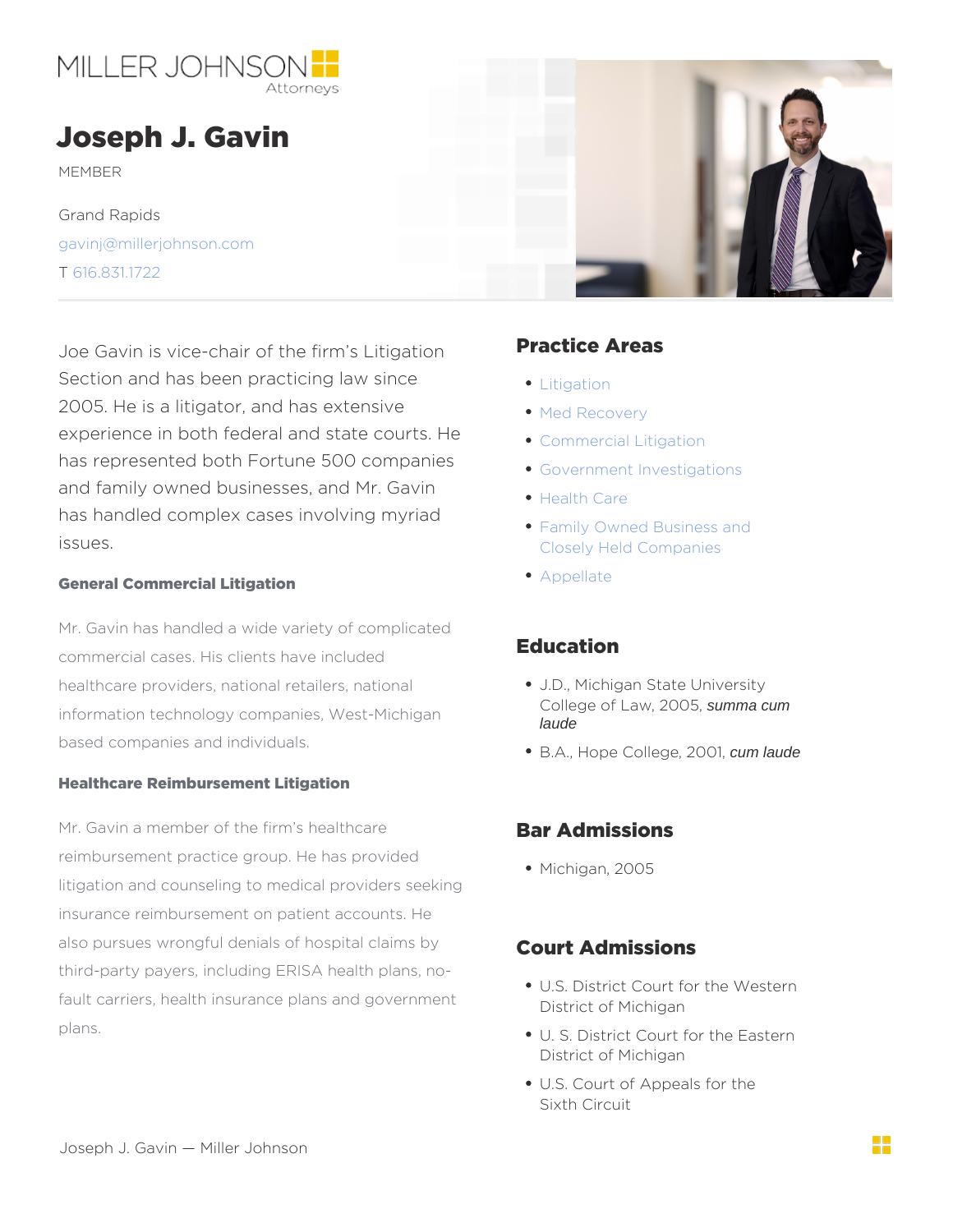## Appellate Litigation

As a former Prehearing Research Attorney with the Michigan Court of Appeals , Mr. Gavin has seen the inside and outside of appellate process. He has handled appeals in the Sixth Circuit, the Michigan Court of Appeals and the Michigan Supreme Court. These cases have covered diverse topics, including business disputes, banking and real estate disputes, and family law disputes. Some of Mr. Gavin's appeals include:

DuRay Development v. Perrin, 288 Mich. App. 143 (2010) (reversing reversing entry of judgment against the client based on the de facto corporation doctrine).

Cheff v. Cheff, unpublished opinion of the Court of Appeals, issued April 24, 2012 (Docket No. 300231) (affirming the trial court's holding favoring the client voiding a postnuptial agreement).

Greenville Layfayette v. Elgin State Bank, 296 Mich. App. 284 (2012) (reversing summary disposition granted against the client in a banking dispute).

Hillsdale Community Health Center v. Pioneer State Mutual Insurance Company, unpublished opinion per curiam of the Court of Appeals, issued September 8, 2009 (Docket No. 285681) (affirming trial court's award of summary disposition and attorneys' fees in ERISA litigation).

## Professional Affiliations, Community Activities and **Honors**

Mr. Gavin is a member of the Grand Rapids Bar Association, Federal Bar Association, American Bar Association and State Bar of Michigan. He is a former member of the Board of Trustees for the GRBA and